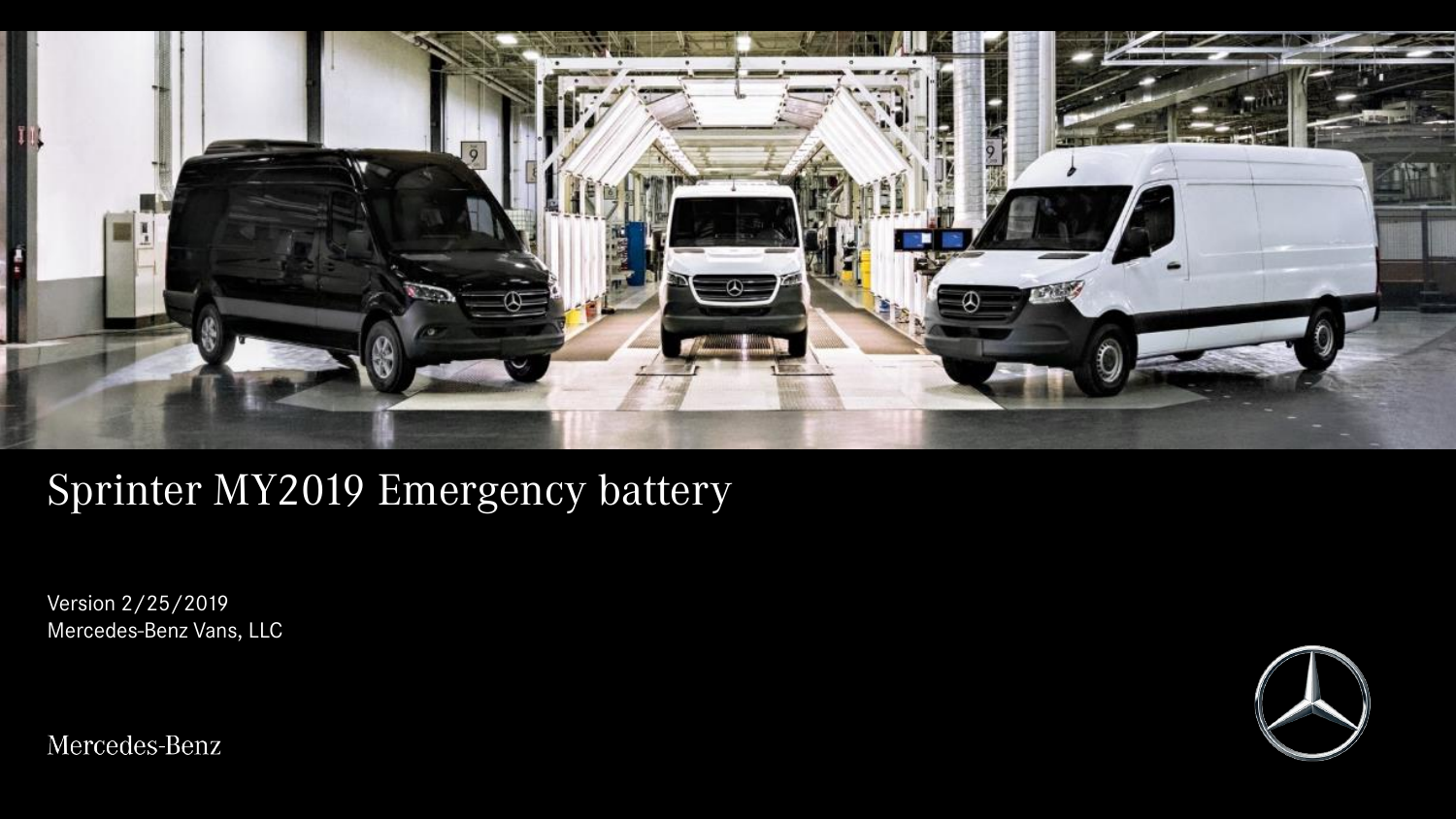Mercedes-Benz USA, LLC does not warrant the accuracy of the information contained in this bulletin and reserves the right to modify or append this bulletin without prior notification. Mercedes-Benz disclaims all liability associated with the provision of this bulletin.

This bulletin is not intended to serve as a work instruction, but merely to provide some helpful information for upfitters to take into consideration before retrofitting or modifying a Mercedes-Benz or Freightliner Sprinter.

Prior to making any modification to or installing any equipment in or on a Mercedes-Benz or Freightliner Sprinter, you should review and insure compliance with all applicable laws and regulations, consult with Upfitter Management Vans for additional and updated information, and read the Body & Equipment Guidelines (BEG) for Sprinter Model Series 907.

## Upfitter Management Vans Contacts:

For information or upfitter inquiries please submit a request via our website: [www.upfitterportal.com](http://www.upfitterportalcom/)